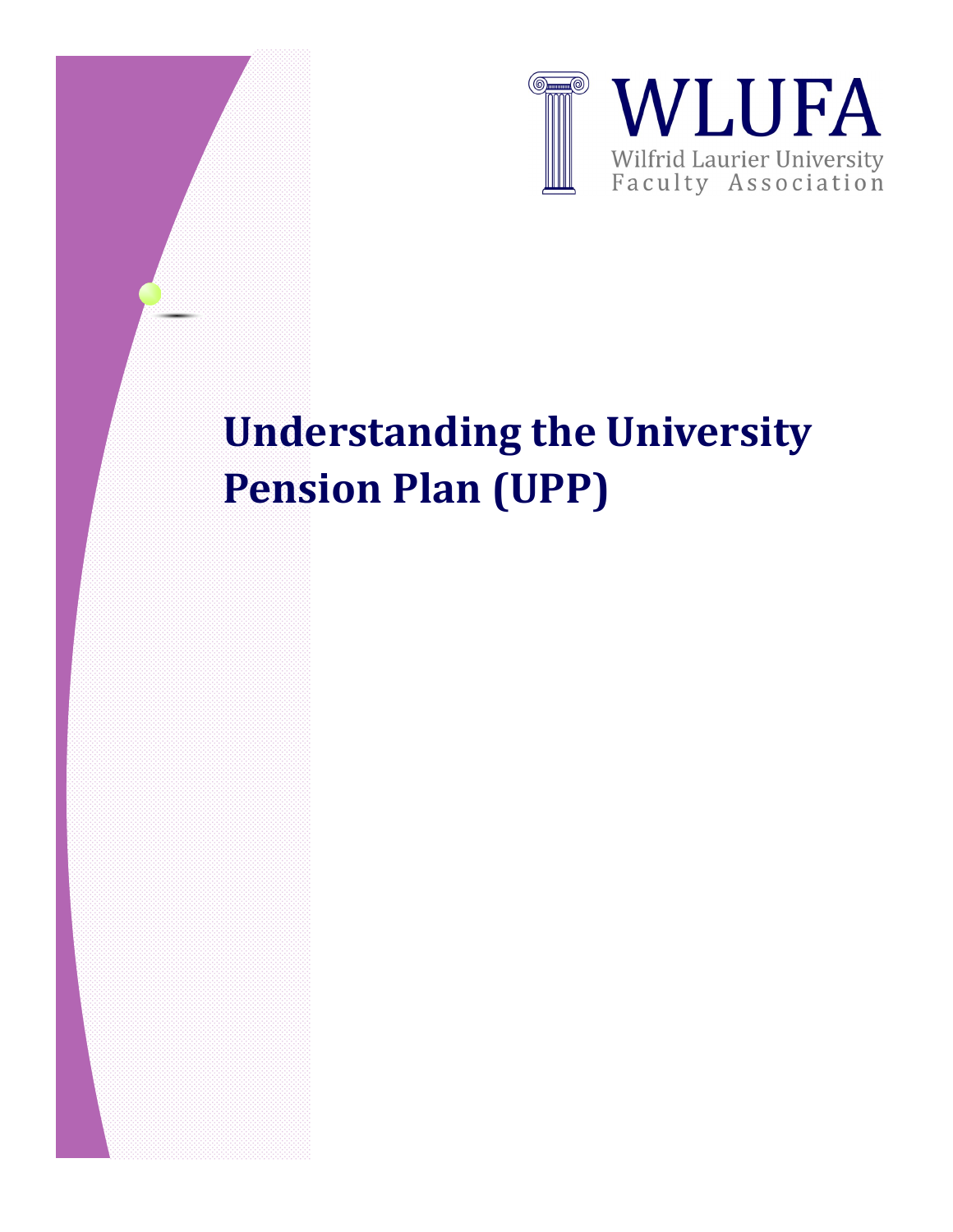Laurier's Pension Plan is a single-employer pension plan (SEPP) sponsored by WLU. The University Pension Plan is a Jointly Sponsored Pension Plan (JSPP) with multiple universities participating in the one plan. There is considerable difference in the structure and governance of SEPPs and JSPPs, as well as the regulations that govern them, so changing from one to another is a lengthy and carefully regulated process. Changing from a SEPP to a JSPP also requires your approval and that of other employee groups. It's important for you to understand the differences between the two plans before deciding if you support the transfer of our pensions to the UPP.

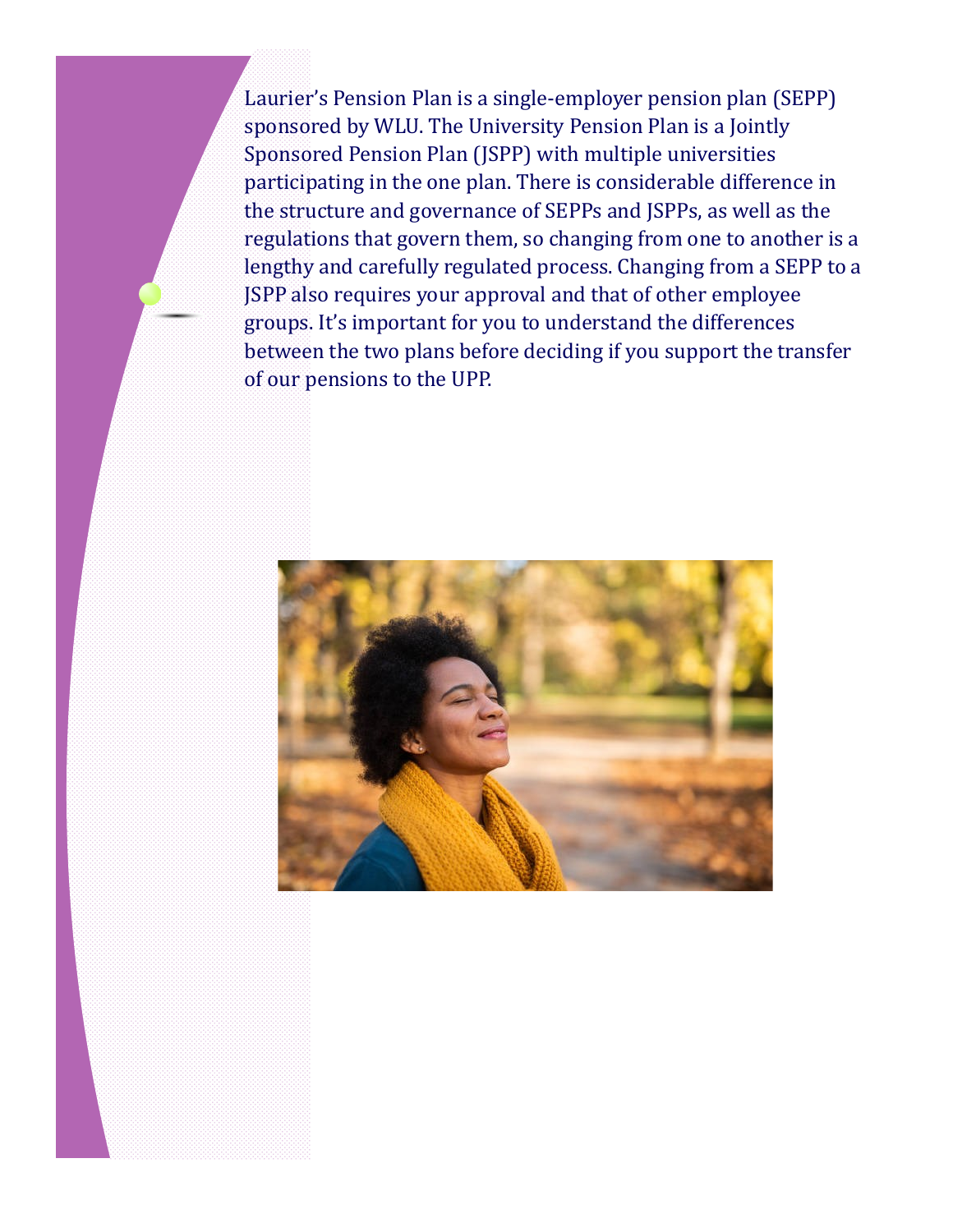The UPP was established in 2020 with three founding members— Queen's University, the University of Toronto, and the University of Guelph—by agreement of the employers and their faculty and staff. Trent University and the Trent University Faculty Association reached an agreement to join the plan in January 2022.

The UPP is a much larger plan than Laurier's.

At its last valuation in 2019, the Laurier Pension Plan had approximately \$700 million in assets and 3,000 active members. In July 2021, when the UPP began operations, it had 35,000 members (active and retirees) and \$10.5 billion in assets. At present, the UPP is approximately 10 times the size of the Laurier Plan.

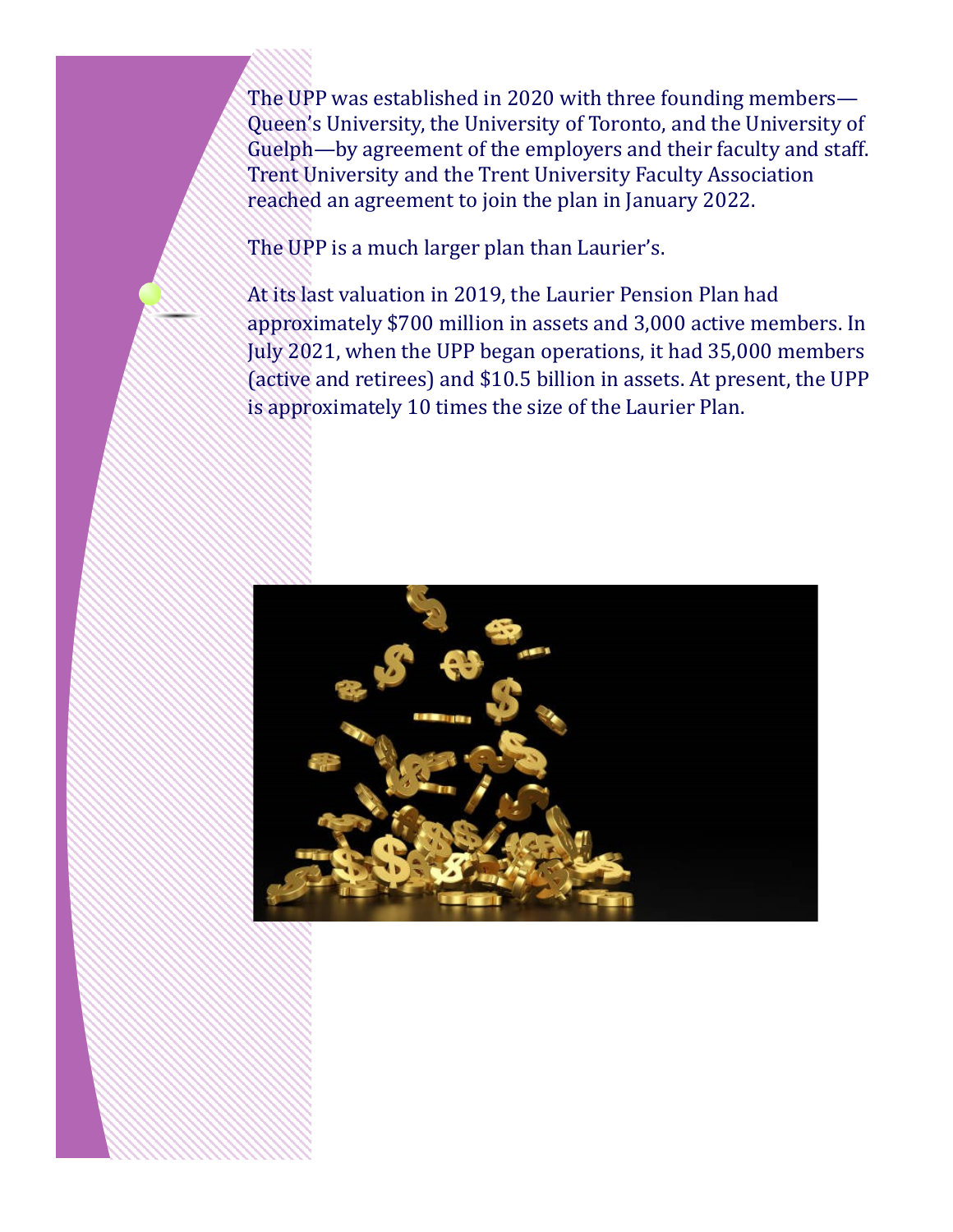Under the Laurier Pension Plan, all activities—such as gathering contributions, tracking accrued service and benefits, sending out pension cheques, managing investments, etc.—are handled by the university. As explained in the information booklet **Understanding the Laurier Pension Plan**, the university's Board of Governors has fiduciary responsibility for managing the Laurier pension.

In contrast, the UPP is administered by an employer- and employee -appointed Board of Trustees, whose members jointly make decisions on the day-to-day operations of the plan.

Bigger decisions about plan design, such as those involving the admission of new universities and their members, the level of contributions or benefits, and so on are decided by a Committee of Joint Sponsors.

While the members of the UPP are employees of individual universities, the UPP makes its own investment decisions and determinations. **The UPP's ability to meet ongoing and future commitments is not directly tied to the financial health of any one institution.**

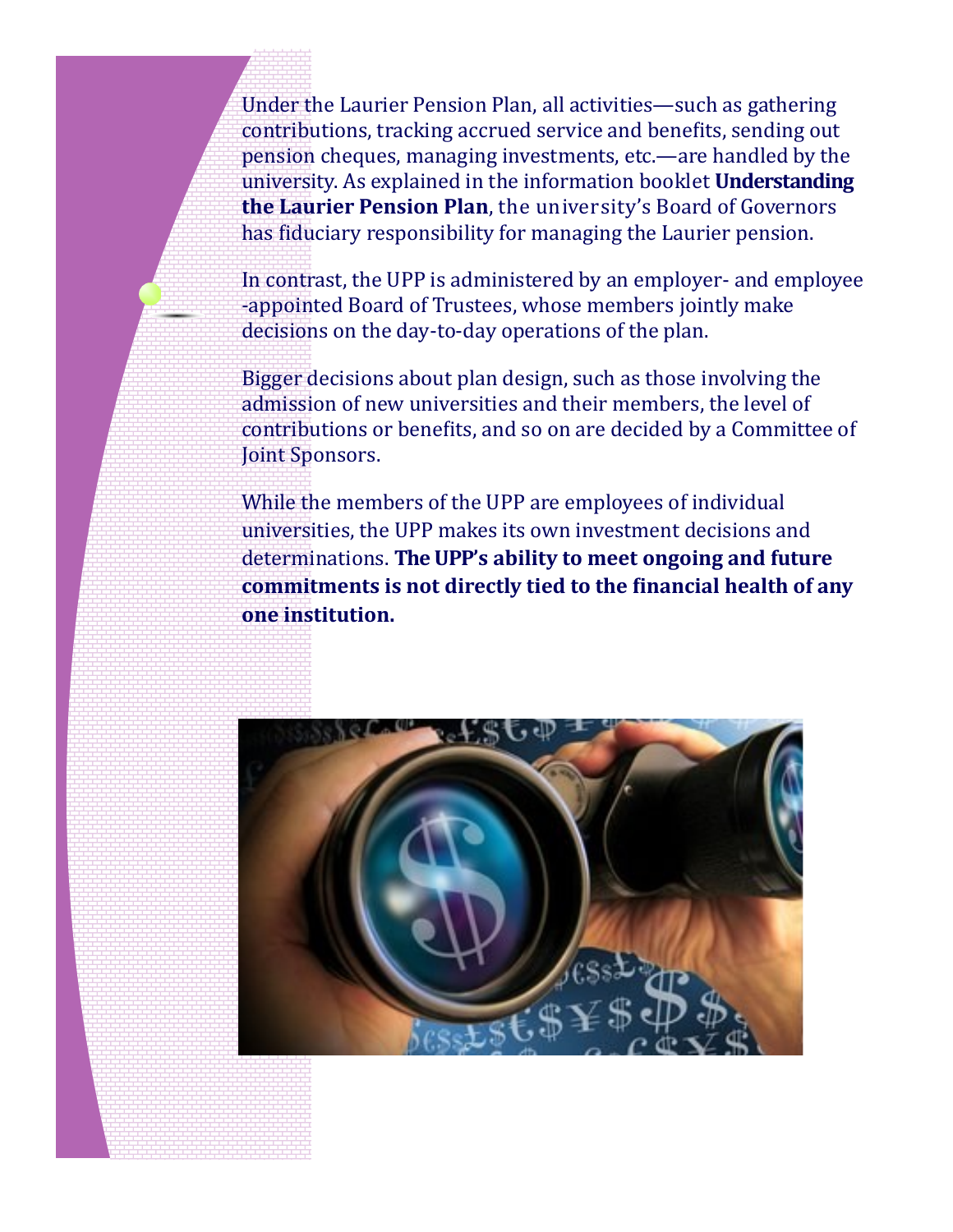A single-employer pension plan (SEPP) is managed by the employer on behalf of plan members. Contributions and retirement benefits can change as a result of contract negotiations, and members of the Laurier Pension Plan are represented on the Board of Governors and its pension committee. But for the most part, the employer (represented by the Board of Governors) makes the investment decisions and is responsible for the financial health of the plan.

As a Jointly Sponsored Pension Plan (JSPP), the UPP is managed by a Board of Trustees, which includes an equal number of employerand employee-sponsored representatives. Members of a JSPP have as much say in decisions affecting the plan as their employers. But that representation comes with a shared risk that SEPP members do not have, at least not directly.

There are a number of large JSPPs in Ontario, including the Ontario Teachers' Pension Plan, OPSEU Pension Trust (for public service employees), HOOPP (health-care workers) and OMERS (municipal workers).

These plans have provided secure pensions for many years. The size of these plans has allowed them to access higher-return investment opportunities and permitted richer diversification, which adds stability and preserves the defined benefits of their members. Further, unlike a SEPP, these plans have less risk of windup because they are multi-employer in nature as opposed to relying on the financial health of one institution.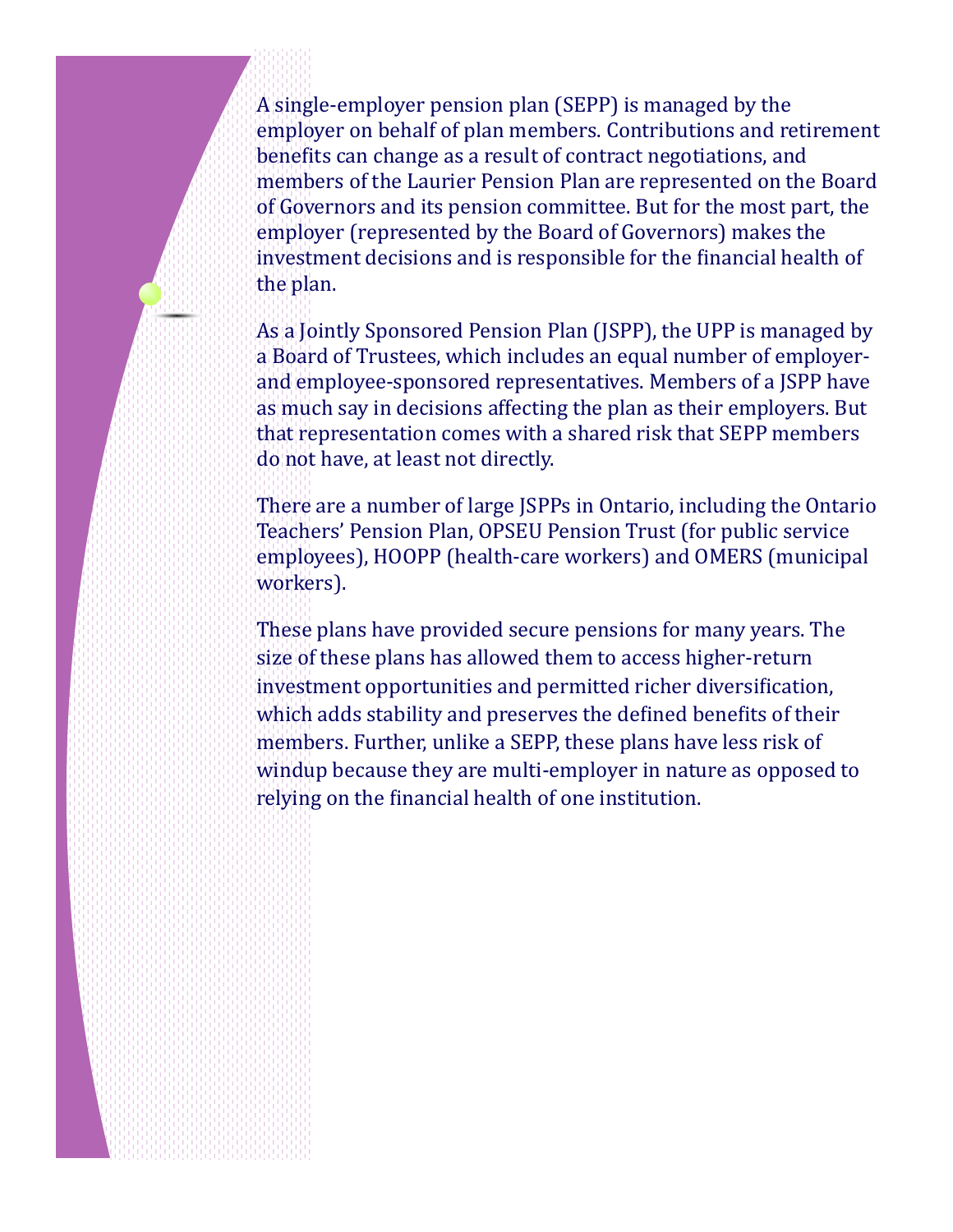When a plan is accepted into the UPP, its assets and liabilities are transferred, and pension benefits are subsequently paid by the UPP. But the accrued benefits that members of the Laurier Pension Plan held at the time of conversion would be replicated exactly by the UPP. After conversion, members would begin accruing a UPP pension based on post-conversion service. So, at retirement, members who were part of the Laurier Pension Plan would receive a pension consisting of two parts: one amount being what they had accrued in the Laurier Pension Plan up to the conversion date, and one for what they accrued under the UPP following the conversion. Plan members hired after joining the UPP would only receive one amount: the UPP pension.

Retiree pensions would not be affected by a conversion to the UPP. But the pension benefits and contributions of those who have yet to retire when the plan transferred would change. A different information booklet compares benefits and contributions under the Laurier Pension Plan to those under the UPP. This booklet will review how decisions about contributions, benefits and investments are made.

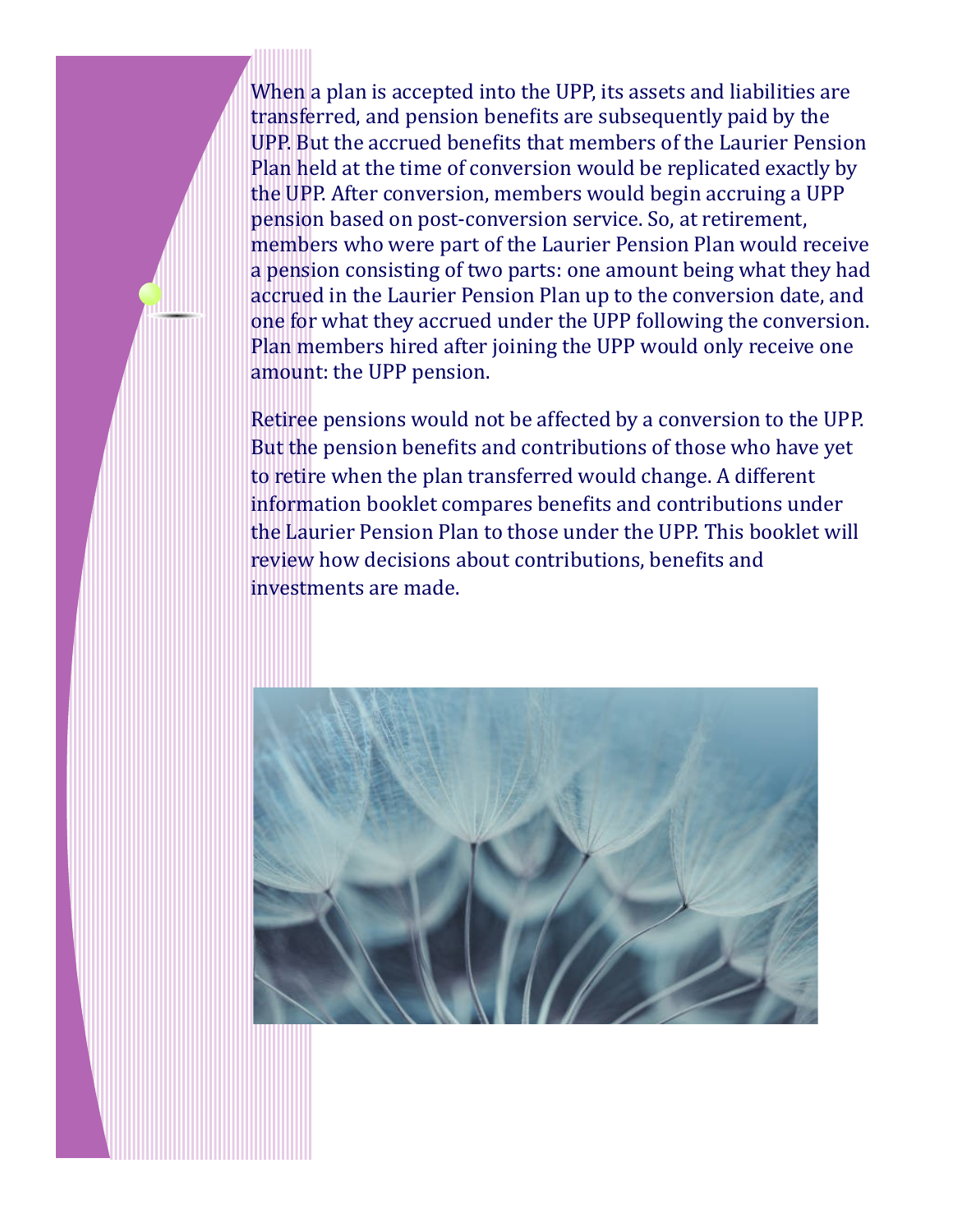The UPP is governed by its joint sponsors.

The Joint Sponsors consist of six employer representatives (forming the Employer Sponsor Committee) and six employee representatives (forming the Employee Sponsor Committee). When it comes to decisions relating to benefits, the level of contributions or indexing of pensions, each committee has one vote, and two votes are needed to make a change.

The Employee Sponsor Committee is made up of three representatives from faculty associations and three non-faculty representatives. The University of Toronto Faculty Association, because of its size, has one guaranteed representative. The next two largest faculty associations, in terms of membership in the plan, jointly decide who to appoint as the second representative. The third faculty association representative is appointed by all of the remaining faculty associations in the UPP. Representation on the Employee Sponsor Committee is reassessed every four years.

Faculty associations that do not have a representative on the Employee Sponsor Committee are not without a direct voice, as the Committee is required to meet with all plan members twice a year.

The Joint Sponsors appoint a board of 13 trustees as the legal administrator of the UPP, with a fiduciary obligation to all plan members. The Board of Trustees is responsible for directing and overseeing the day-to-day administration of UPP, the hiring of the CEO and other staff, and the best investment strategy for plan members.

The trustees are appointed by the Joint Sponsors according to their expertise in pension management. The UPP has developed a skills matrix to help with appointments, and there is no requirement that the trustees be from the same universities as the sponsors. After an initial period in which terms are staggered, trustees will be appointed for three-year terms.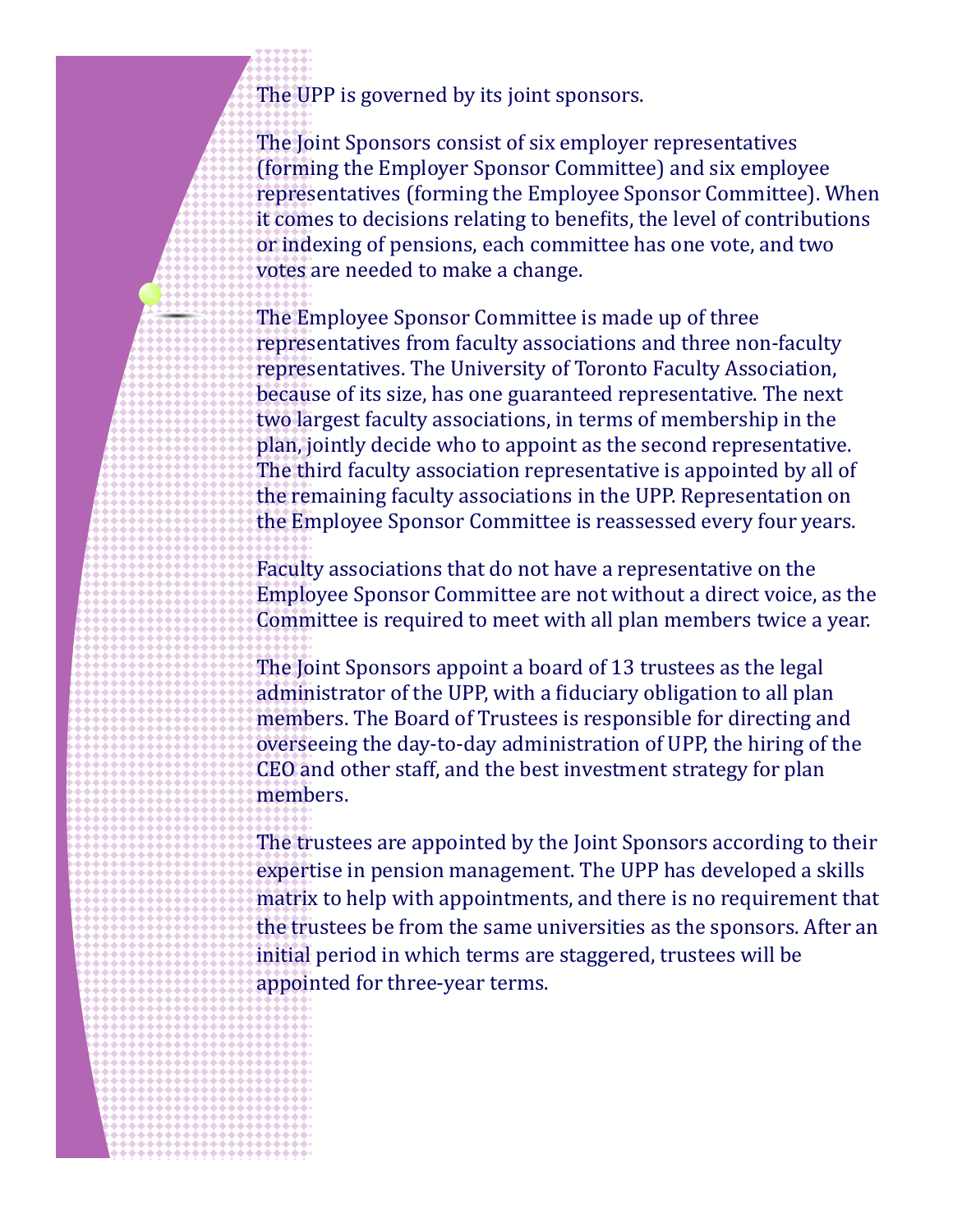An important issue arising from the transfer of the pension is how to treat "going concern" deficits from the previous university plan (for a definition of this term, refer to the information booklet Understanding the Laurier Pension Plan). Members and employers at other universities do not shoulder the burden of debts accrued by another institution prior to it joining the UPP.

Any "going concern" deficit a plan holds when it joins the UPP remains the responsibility of the individual university, and it has to be eliminated by fixed special payments over a 15-year period. The UPP ensures that the burden of any debt a university brings into the UPP remains the responsibility of the institution holding the past service debt. The UPP re-values past liabilities annually for a 10-year period, adjusting the liability as it goes. A new 15-year payment schedule is started for any new liabilities arising from a university's past service debt, with gains on that same account being used to pay down previous liabilities.

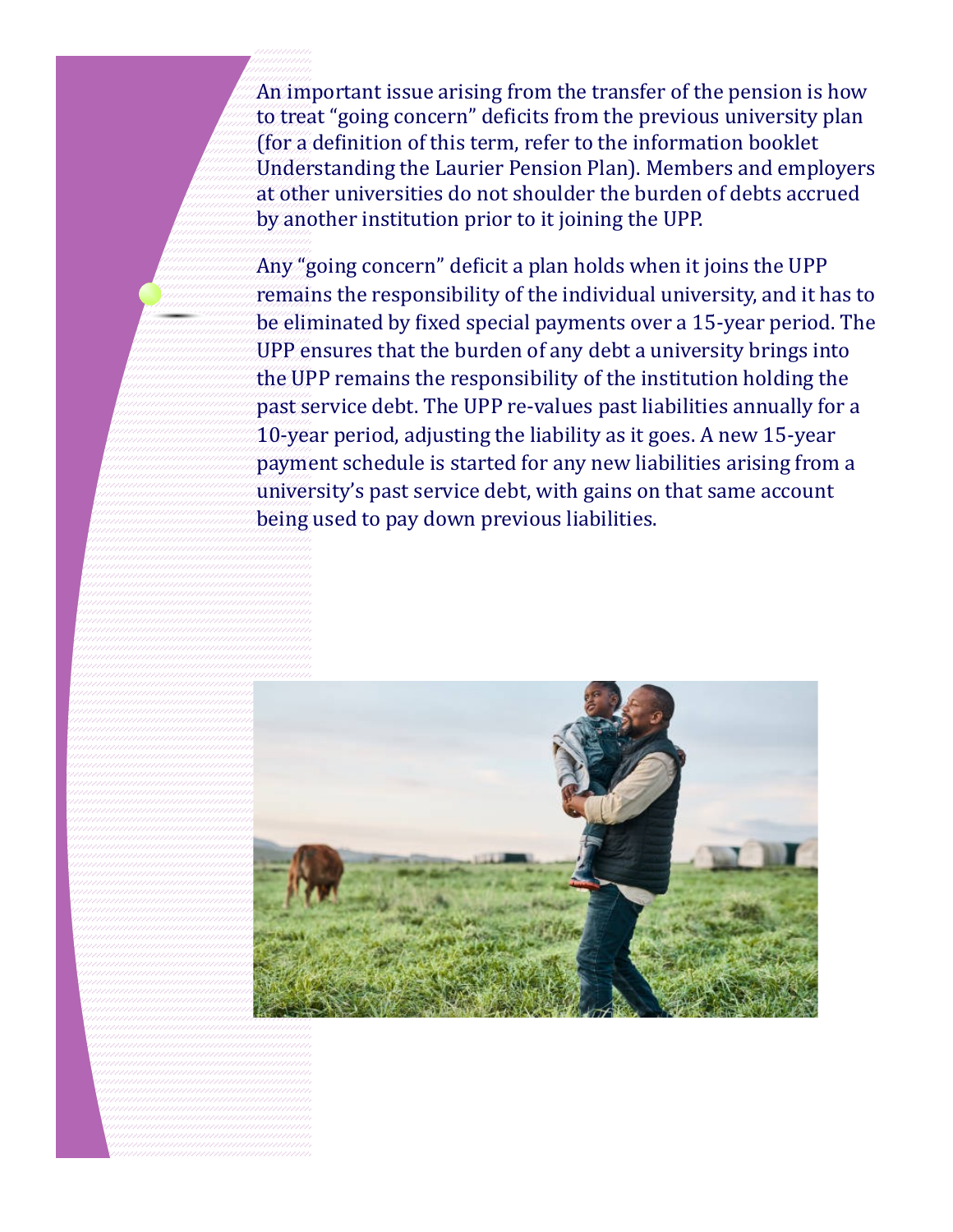JSPPs like the UPP are not subject to the same provincial regulations as SEPPs.

Because they are considered less likely to terminate because of the participation of multiple employers, they are considered more stable than SEPPs, and the government does not require JSPPs to fund Solvency deficiencies (for a definition of these terms, refer to the information booklet **Understanding the Laurier Pension Plan**).

The plan (in the UPP's case, through a vote of its Joint Sponsors) will decide for itself if it has unsustainable unfunded liabilities or deficits on a going concern basis. Like other JSPPs, the Joint Sponsors of the UPP have approved a funding policy that specifies funding levels at which decisions must or can be made. For example, if the plan is funded at or above 110%, the funding policy allows the Joint Sponsors to improve plan benefits (for future service) or reduce contributions. If the plan is underfunded, the Joint Sponsors might reduce benefits (for future service) or increase contributions.

Any increase or reduction may be instituted as a temporary measure. As noted above, in votes like these, both the Employee Sponsor Committee and the Employer Sponsor Committee must support the change. Contribution rates and benefit levels will no longer be determined through collective bargaining, as they are with the current WLU SEPP.

**In a JSPP, the employees share an equal responsibility with their employers to ensure the plan's health, so the risk is now shared equally.** In practice, of course, employees in a SEPP also have to pay for deficits (through cuts to operations, or through reductions in benefits or higher contributions that the employer demands in contract negotiations), but with JSPPs, shared governance clearly means sharing responsibilities.